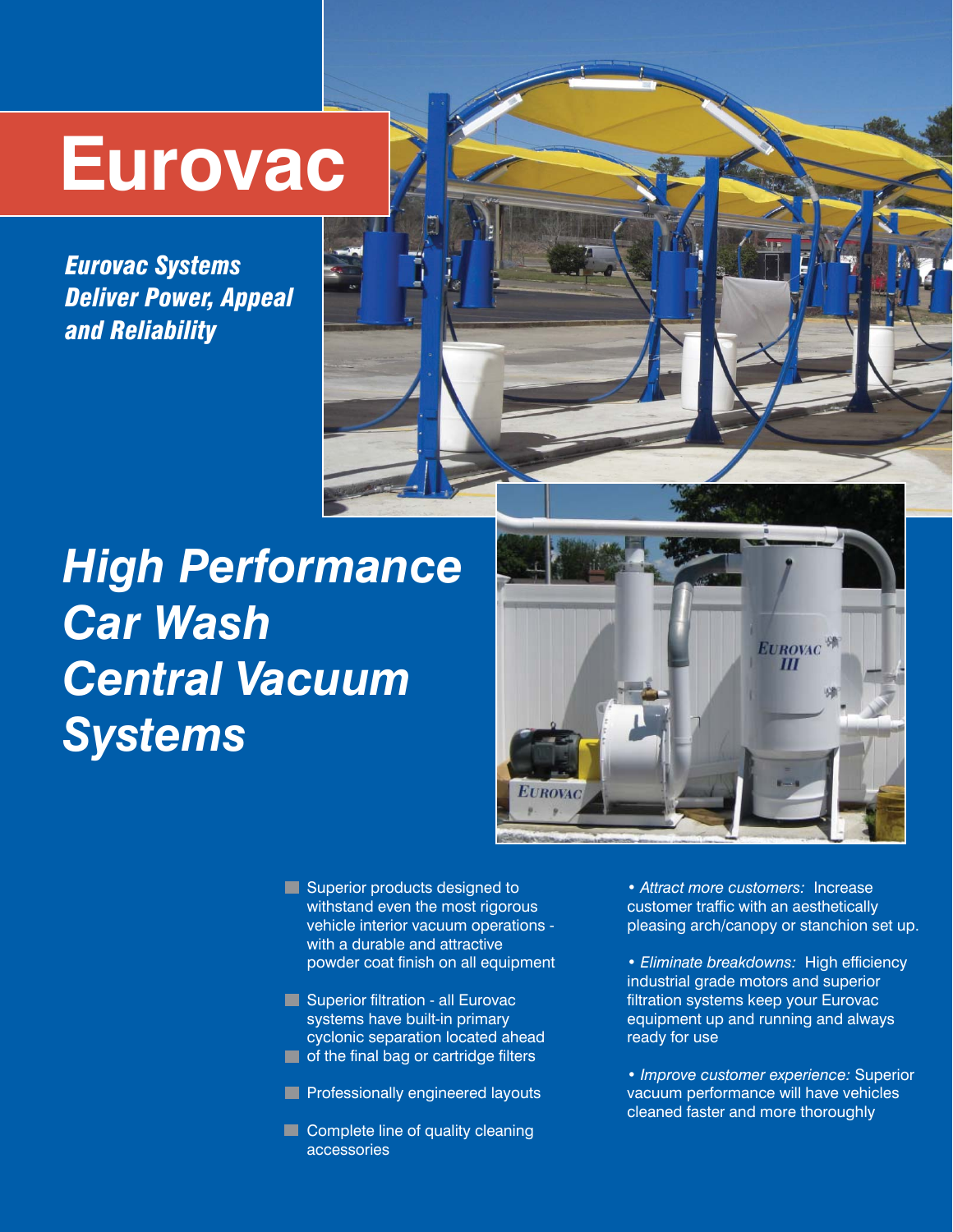# *EUROVAC*

#### **EUROVAC III CENTRIFUGAL MULTI-STAGE PUMP SYSTEM**

 o job is too big for a Eurovac centrifugal multi-stage No job is too big for a Eurovac centrifugal multi-stage<br>pump system. Systems can be setup for 40+ users vacuuming at the same time with longest runs of over 300 ft.

The 10 to 150 HP centrifugal multi-stage pump can be set at various vacuum levels from 5" HG (68" water column) for relatively short pipe runs to 10" HG (135" water column) to offset friction losses on relatively long pipe runs.

Large aluminum impellers and fabricated housings result in a vacuum pump that is far more efficient than competitive products - which usually have smaller (steel) impellers and sections held together with tie-rods.

The standard Eurovac system is supplied with bag filters, built-in cyclonic pre-separation and a 30- or 55-gallon plastic tote collection canister.

Filtration options include a manual bag shaker and a magnehelic gauge to assist in monitoring filter life and needed maintenance.

System control panels range from basic on/off starters to more elaborate energy saving solutions such as the following:

-VFD's to speed up and slow down vacuum on demand -Soft starters to bring a blower up to full speed -Lead/Lag panels for multi-pump systems which allow one pump to start operation and the other to kicks in when additional demand is required

-Underground electrical loop system which triggers the vacuum to turn on once the first car arrives and turns the vacuum off when the last customer leaves

Eurovac's industrial grade induction motors have a 20,000 hour rating.



Eurovac III System 10HP - 75HP Centrifugal Multi-Stage Pump and Bag Filter Separators.



Eurovac III Douple Pump System 10HP - 75HP ( x 2) Centrifugal Multi-Stage Pumps and Bag Filter Separators.



#### **WET/DRY PRE-SEPARATORS**

An inline wet/dry pre-separator acts as a great way to increase performance in demanding applications as up to 85% of debris gets removed prior to the main bag filter separator. The collection capacity is 30 gallons and comes complete with a tap for draining water. An optional wire basket for collecting debris and a ball valve which shuts off the air flow when the separator is full are both available.

For larger central systems with high CFM's a cyclonic in-line wet/dry pre-separator with 30 gallon stainless steel canister is used.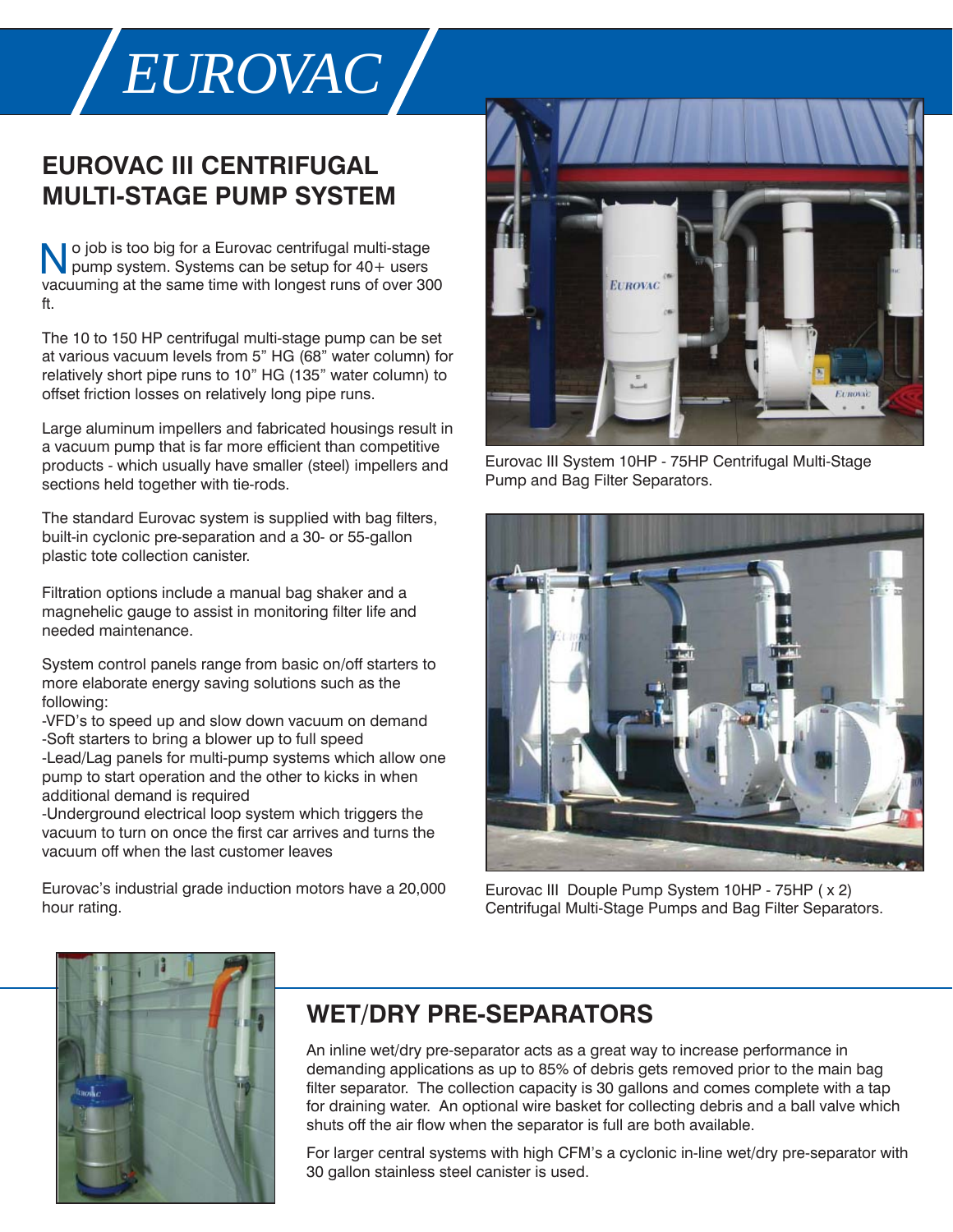#### *Vacuum, canopy & stanchion solutions for every need and budget!*



Vacuum arches under canopy structure with LED lighting



9' Vacuum arches with shade canopies.



9' Vacuum arches with inground PVC piping.



Arches under canopy structure with aluminum tubing and compression couplings.



Vacuum stancions with in-ground piping system.



14' Palm/vacuum arch with shade canopies.